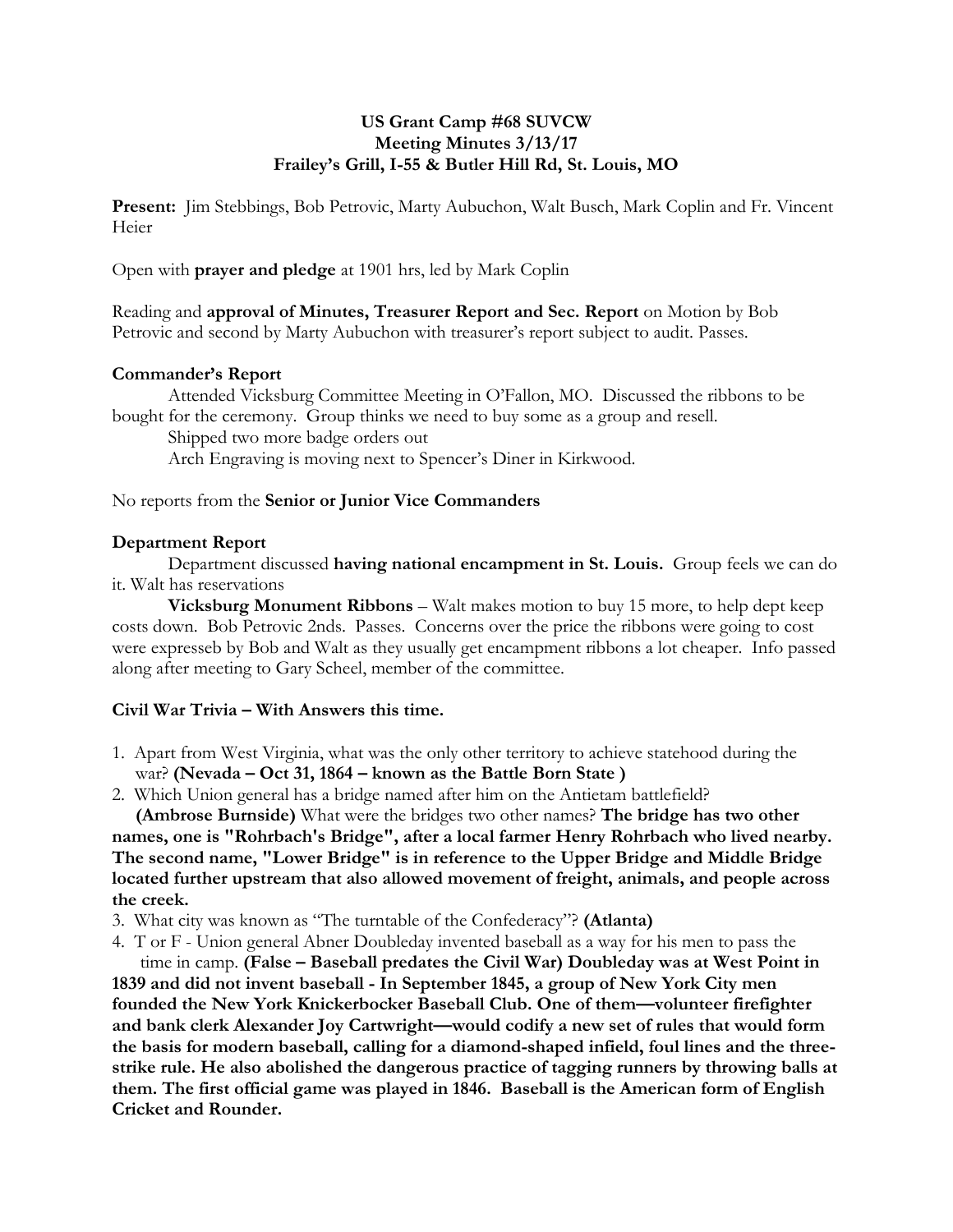5. Who founded the American Red Cross?

Mary Edwards Walker – Sarah Emma Evans - **Clara Barton** – Susan Baker

**Clara Barton and a circle of her acquaintances founded the American Red Cross in Washington, D.C. on May 21, 1881. Barton first heard of the Swiss-inspired global Red Cross network while visiting Europe following the Civil War.**

6. In which battle did John Bell Hood receive the wound that cost him his leg? Antietam - Gettysburg - **Chickamauga** - the Wilderness

- 7. Which battle included the ground known as "Hell's Half Acre"? **(Murfreesboro – Stone's River)**
- 8. Which cavalry regiment captured Jefferson Davis?  $1^{\text{st}}$ ,  $2^{\text{nd}}$  ,  $3^{\text{rd}}$  , or  $4^{\text{th}}$  Michigan Calvary?  $(4^{\text{th}})$
- 9. Of the following who was NOT a corps commander at the battle of Shiloh? **Leonidas Polk** – Braxton Bragg - PGT Beauregard - William Hardee
- 10. On which battlefield can you see the "Eternal Light Peace Memorial"? Antietam - Manassas - Appomattox - **Gettysburg**

 **Fun Fact – "I would rather be assassinated than see a single star removed from the American Flag."** 

 **"Vicksburg is the key. The war can never be brought to a close until that key is in our pocket."**

 **Abraham Lincoln**

## **Old Business**

**ROTC** – John Avery – Sent email to camp regarding who can cover ROTC award ceremonies this year. Dan Jackson in contact with Walt and John

**Memorial Day Events** - Grant Camp running it.

**Vicksburg** – St James Camp is having a special ceremony during the event

**World War I** – Jack Grothe suggesting a memorial presentation (separate from Memorial Day?) for a WWI vet – will have more info next meeting

**July 22 – Set for Grant Remembrance Day** – Unknown as of yet if a firearms salute will be permitted.

## **New Business**

Mark Coplin – brought up the proposition from Jack Grothe **about merging Sherman camp and Grant Camp (see attached).** This caused a lot of discussion. Mark was to send out emails to all members after the meeting for their thoughts. Some points were:

- a. Renaming camp Grant-Sherman, or not
- b. Having Sherman camp run as a division of Grant Camp, which is allowed by C&R.
- c. Leaving things as is.

A concern is also, if we go through the trouble of doing a name switch, etc. How many members will we be getting? Will most of their members (since many are paper members) drop out and we will have gone through major changes to accommodate just 5 new members? So the thought process goes on.

**Last Soldier Project**- Walt complaining that we have done nothing to promote the Last Soldier Project and we have three good candidates in the St. Louis area for whom we can get a marker. They are: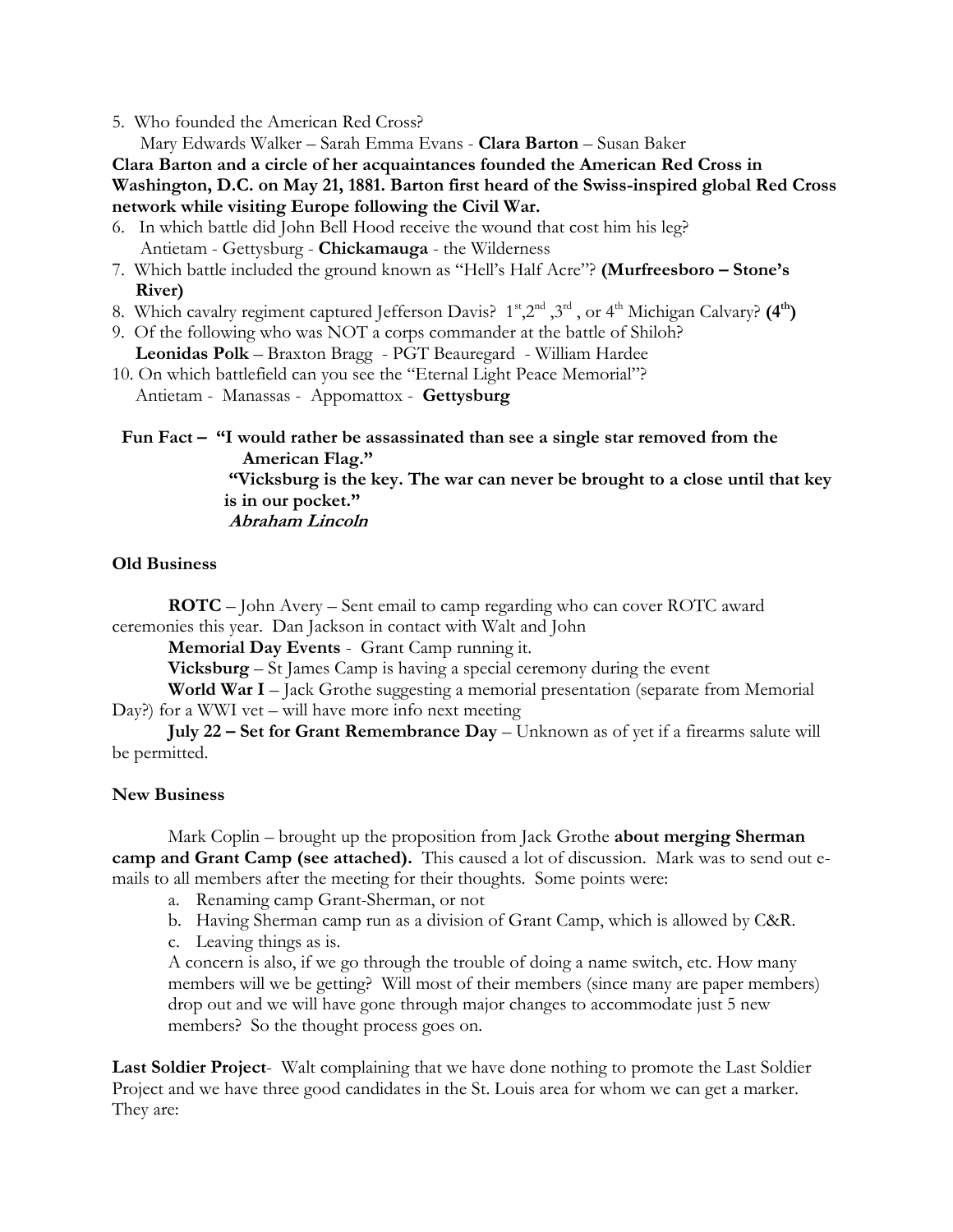St. Charles - George Lockhart, Private Co F 12<sup>th</sup> US Colored Infantry – Buried Oak Grove Cemetery, died 1943

St Louis City - John W. Hanson, Private Co C  $30<sup>th</sup>$  WI Inf, Buried Section 65 Site 10451-I, Jefferson Barracks, died 1942

St Louis County – August Moreau, Seaman – Monitor, GAR member, buried St. Monica Cemetery, Old Section, Lot 27, Creve Couer, died 1945

Walt will start working on something for this once he is retired.

Jim Stebbing advised he will contact Dale Crandell about what he envisioned for **History Day Essays** Awards Program.

**Meeting closed** with prayer by Father Heier at 2015 hrs.

## **Secretary Report for 4/10/17 Meeting**

We will be discharging Phil Hinderberger, Barney Combs, James Elliott Hoskins and Andrew Clooney. Dan Jackson says he will pay still so keeping him on list. If my math is correct that leaves us with 30 members (not counting lifers).

Paid SVR dues from that account this month.

# **Treasurer Report for 4/10/17 Meeting**

| <b>DATE</b> | Item       | Description                                                     | Cash in | Cash Out  | <b>Bank Transact</b> |  |
|-------------|------------|-----------------------------------------------------------------|---------|-----------|----------------------|--|
| 3/11/2017   | Cash       | Glenn Alsop payment<br>on \$40 coin set. Still<br>owes \$20     | 20.00   |           |                      |  |
| 3/10/2017   | 15619      | Don Alwine Dues &<br><b>SVR</b>                                 | 38.00   |           |                      |  |
| 3/13/2017   | 5051       | <b>Chris Hunter Dues &amp;</b><br><b>SVR Dues</b>               | 38.00   |           |                      |  |
| 3/13/2017   | 3559       | <b>Steve Doyle Address</b><br>Cards                             | 15.00   |           |                      |  |
| 3/13/2017   | 6611       | Secord Name Tags                                                | 39.00   |           |                      |  |
| 3/13/2017   | 1389       | <b>Cushing Camp Name</b><br>Tags                                | 18.00   |           |                      |  |
| 3/22/2017   | <b>DEP</b> | <b>Deposit</b>                                                  |         |           | 168.00               |  |
| 3/21/2017   | 6634       | <b>H</b> Hunt Dues                                              | 35.00   |           |                      |  |
| 3/24/2017   | 8657       | Paul Hauser \$20 for<br>Vicksburg Coins,<br>money to go to Dept | 20.00   |           |                      |  |
| 3/27/2017   | 157        | 4th Mil Dist SVR Dues<br>2nd MO                                 |         | $-132.00$ | $-132.00$            |  |
| 3/27/2017   | 158        | Dept of MO \$50 for<br>Grant Camp Net & \$20<br>for 2 coins     |         | $-70.00$  | $-70.00$             |  |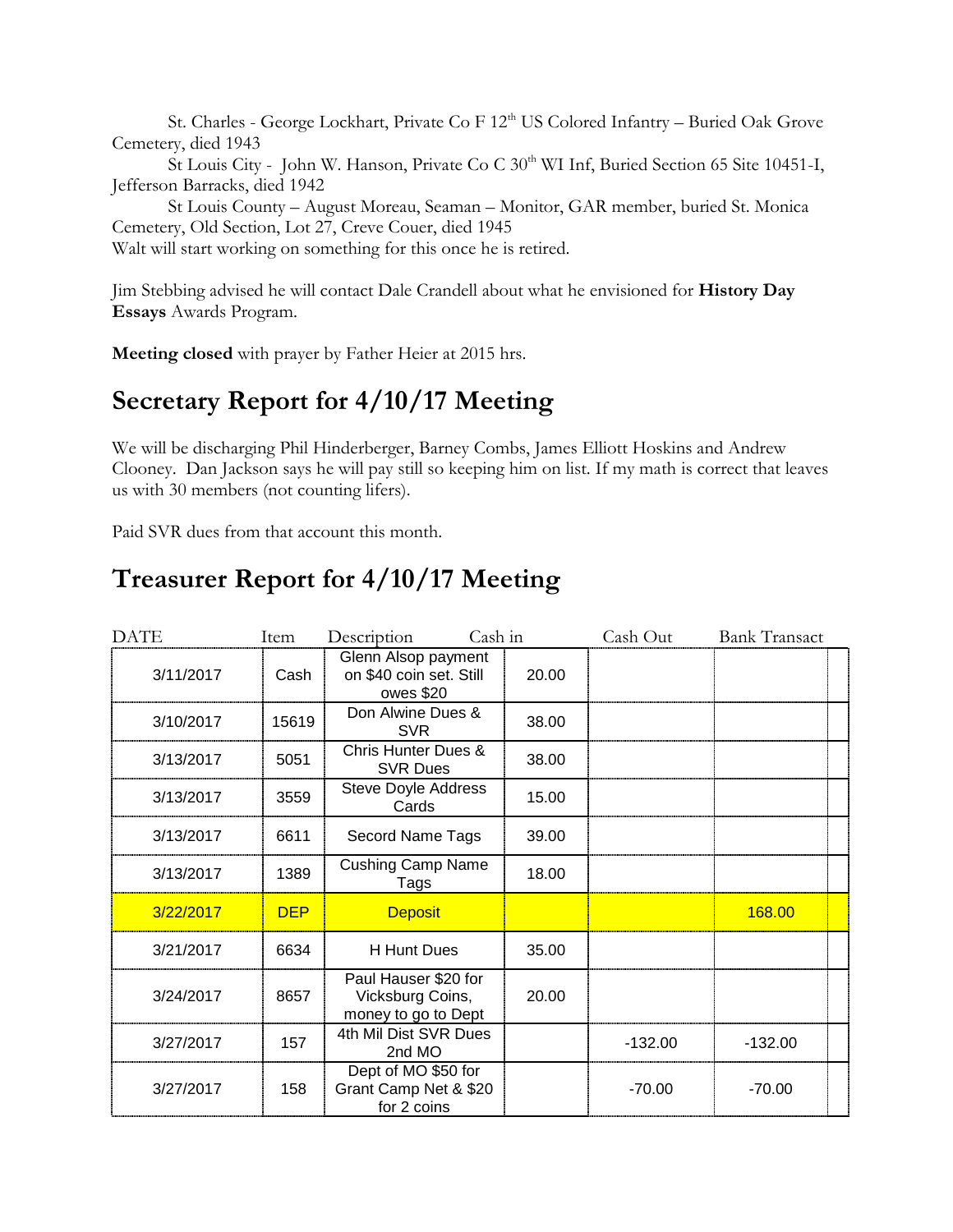|                                | <b>TOTALS</b> | 19,038.6<br>2                             | $-17,335.31$ | 2,200.53 |  |
|--------------------------------|---------------|-------------------------------------------|--------------|----------|--|
|                                |               | <b>TOTAL</b><br>Check &<br><b>Savings</b> |              | 2,200.53 |  |
| <b>Committed Funds</b>         |               |                                           |              |          |  |
| SVR Fund                       | \$69.51       |                                           |              |          |  |
| Total                          | \$69.51       |                                           |              |          |  |
| <b>TOTAL MONEYS</b>            |               |                                           |              |          |  |
| <b>Total Checking</b>          | \$2,200.53    |                                           |              |          |  |
| <b>Undeposited Funds</b>       | 55.00         |                                           |              |          |  |
| Total                          | \$2,255.53    |                                           |              |          |  |
| <b>Committed Funds</b>         | \$69.51       |                                           |              |          |  |
| 30 Members times per<br>capita | \$880.00      |                                           |              |          |  |
| <b>Uncommitted Funds</b>       | \$1,306.02    |                                           |              |          |  |